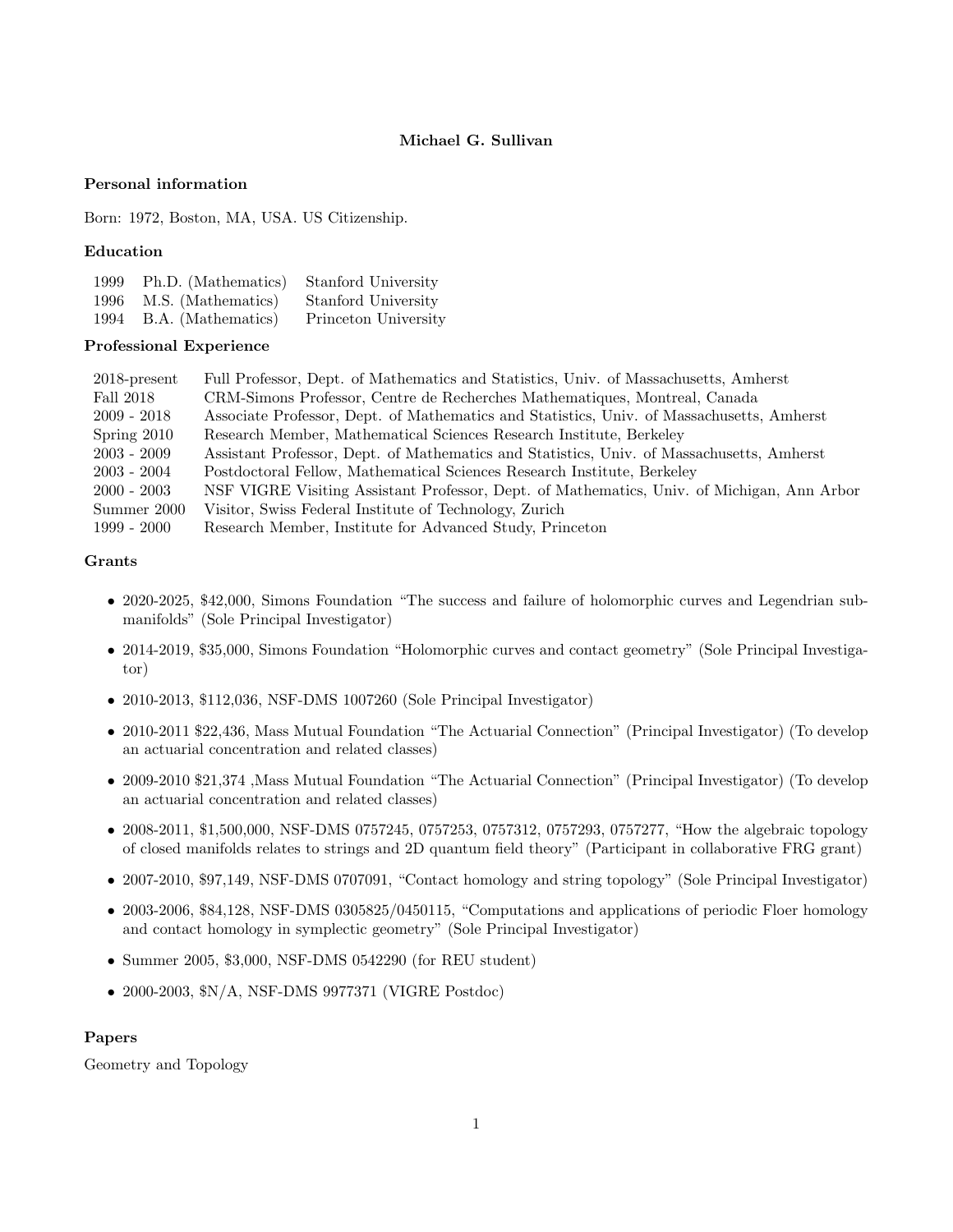- "Sheaves via augmentations of Legendrian surfaces." to appear in J. Hom. Rel. Struct, 37 pages (with D. Rutherford).
- "The persistence of the Chekanov-Eliashberg algebra." Selecta Math. (N.S.) 26 (2020), no. 5, Paper No. 69, 32 pp. (with G. Dimitroglou Rizell)
- "An energy-capacity inequality for Legendrian submanifolds." J. Topol. Anal. 12 (2020), no. 3, 547–623. (with G. Dimitroglou Rizell)
- "Cellular Legendrian contact homology for surfaces, part I." Adv. Math. 374 (2020), 107348, 71 pp (with D. Rutherford)
- "Cellular Legendrian contact homology for surfaces, part II." Internat. J. Math. 30 (2019), no. 7, 1950036, 135 pp. (with D. Rutherford)
- "Cellular Legendrian contact homology for surfaces, part III." Internat. J. Math. 30 (2019), no. 7, 1950037, 111 pp. (with D. Rutherford)
- "Generating families and augmentations for Legendrian surfaces." Algebr. Geom. Topol. 18 (2018), no. 3, 1675–1731 (with D. Rutherford)
- "Families of Legendrian submanifolds via generating families." Quantum Topol. 7 (2016), no. 4, 639–668. (with J. Sabloff)
- "Transverse open string topology and the cord algebra" Journal of Symplectic Geometry 13 (2015), no. 1, 1-16 (with S. Basu, J. McGibbon, D. Sullivan).
- "A bordered Legendrian contact algebra," Journal of Symplectic Geometry 12 (2014), no. 2, 237-255 (with A./J. Harper).
- "Filtrations on the knot contact homology of transverse knots," Mathematische Annalen 355 (2013), no. 4, 1561-1591 (with T. Ekholm, J. Etnyre, L. Ng).
- "Knot contact homology," Geometry and Topology 17 (2013), no. 2, 975-1112 (with T. Ekholm, J. Etnyre, L. Ng).
- "Symplectic field theory and quantum backgrounds," Journal of Symplectic Geometry 6 (2008), no. 4, 379-405 (with J. Terilla and T. Tradler).
- "Legendrian contact homology for  $P \times R$ ," Transactions of the AMS, 359 (2007), 3301-3335 (with T. Ekholm, J. Etnyre).
- "Rounding corners of polygons and the embedded contact homology of  $T^3$ ," Geometry and Topology 10 (2006) 169-266 (with M. Hutchings).
- "The contact homology of Legendrian submanifolds in  $R^{2n+1}$ ," Journal of Differential Geometry 71 (2005) 177-305 (with T. Ekholm, J. Etnyre).
- "Non-isotopic Legendrian submanifolds in  $R^{2n+1}$ ," Journal of Differential Geometry 71 (2005) 85-128 (with T. Ekholm, J. Etnyre).
- "The periodic Floer homology of a Dehn twist," Algebraic and Geometric and Topology 5 (2005) 301-354 (with M. Hutchings).
- "Orientations in Legendrian contact homology and exact Lagrangian immersions," International Journal of Mathematics 16 (2005) 453-532 (with T. Ekholm, J. Etnyre).
- "K-theoretic invariants for Floer homology," Geometric and Functional Analysis 12 (2002) 810-872.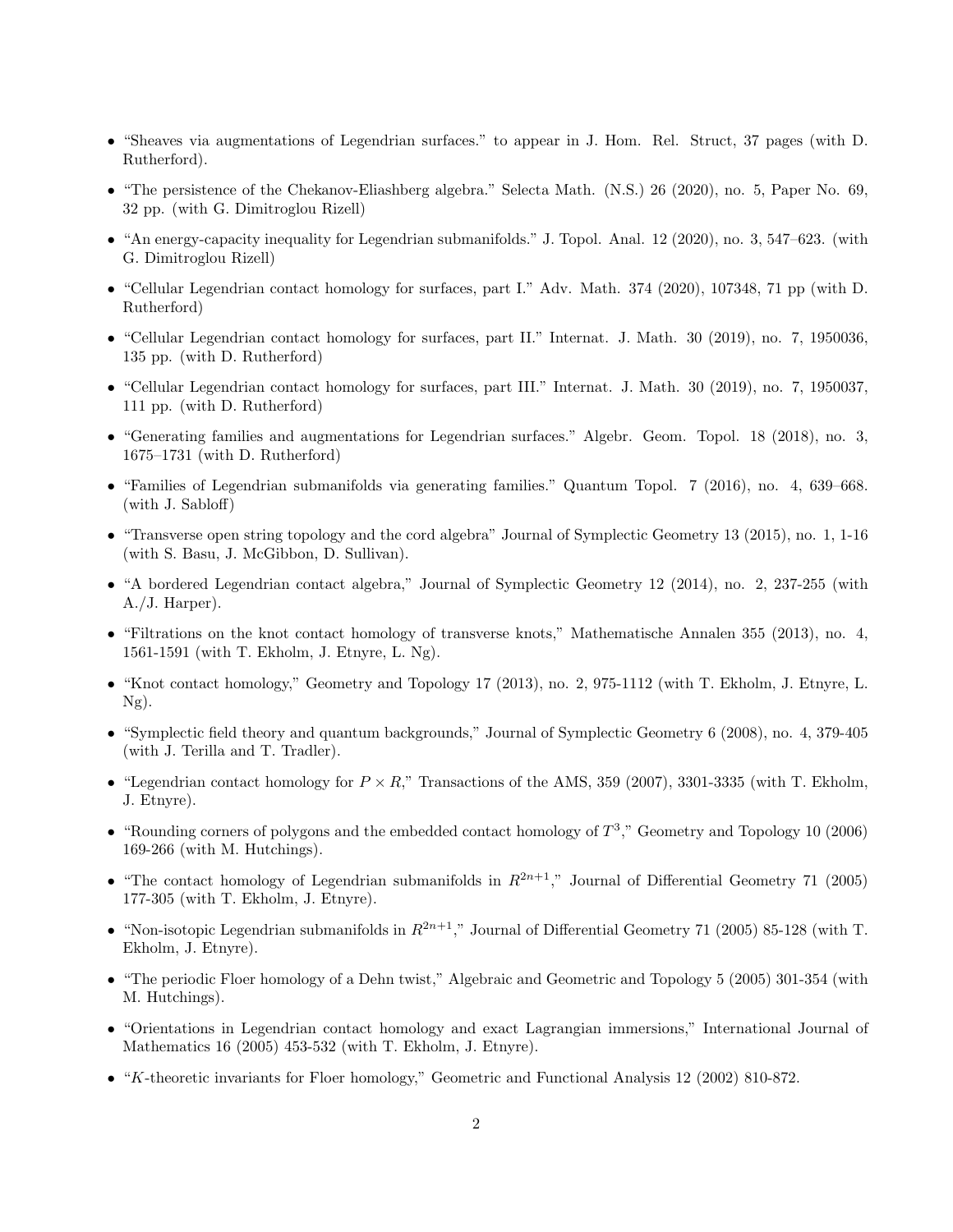# Financial Math

- "A multi-dimensional transform for pricing American options under Levy models with stochastic volatility,"50pp. (with N. Beliava, Y. Chen, S. Nawalka, S. Zreik).
- "A computational scheme for the optimal strategy in an incomplete market," Journal of Economic Dynamics and Control, 31 (2007) 3591-3613 (with J. Keppo, X. Meng).
- "Convergence to Black-Scholes for ergodic volatility models," European Journal of Applied Mathematics 16 (2005) 385-409 (with J. Conlon).

# Recent Service (selected)

- Associate Head 2014-2016
- Actuarial program director 2005-2014, 2016-2017 Co-developed undergraduate actuarial program at University of Massachusetts, including concentration, undergraduate club, exam courses, career fairs. Raised funds from companies and alumni, sometimes in conjunction with development office.
- Faculty search committee 2006-2008, 2012-2013 (Chair), 2014-2015, 2016-2017
- Department personnel committee 2009-2010, 2010-2011, 2017-2018, 2019-2020 (Chair), 2020-2021
- Graduate TA orientation (Chair) 2013-2014
- Department Head Search 2014
- Space committee 2014-present
- Departmental representative for NEAGEP (inter-university program to promote diversity in science) 2005-2008.
- NSF panel 2014, 2018.
- Referee for Applied Probability, Geometry and Topology, Geometric and Functional Analysis, Algebraic and Geometric Topology, Journal of Symplectic Geometry, Knot theory and its Ramifications, International Research Notices in Mathematics, Quantum Topology, Topology and Its Applications, Inventiones, Annals in Mathematics, Journal of the AMS, Eletronic Research Notices, and others.

# Courses taught at UMass

- Pure Math: Math 671 (Topology), Math 672 (Algebraic Topology), Math 703 (Manifolds), Math 797SG (Symplectic Geometric and Floer Theory), Math 545 (Advanced Linear Algebra).
- Applied Math: Math 551 (Scientific Computing), Math 537 (Financial Math), Math 497G (Financial Math 2), Math 437 (Actuarial Financial Math), Stats 515 (Probability with calculus), Math 456 (Math modeling, IE course), Math 697FM (Graduate Financial Engineering).
- Statistics: Stats 516 (Statistics with calculus), Stats 525 (Linear regressions, IE course).
- Intro-level: Math 127 (Calculus 1 for life science, large lecture), Math 131 (Calculus 1), Math 233 (Calculus 3)

# Teaching-related activities at UMass

• Created WebWork (online) data bank of problems for 70% of Math 537 problems. Co-authored with E. Sommers the (free, unique) textbook for Math 537.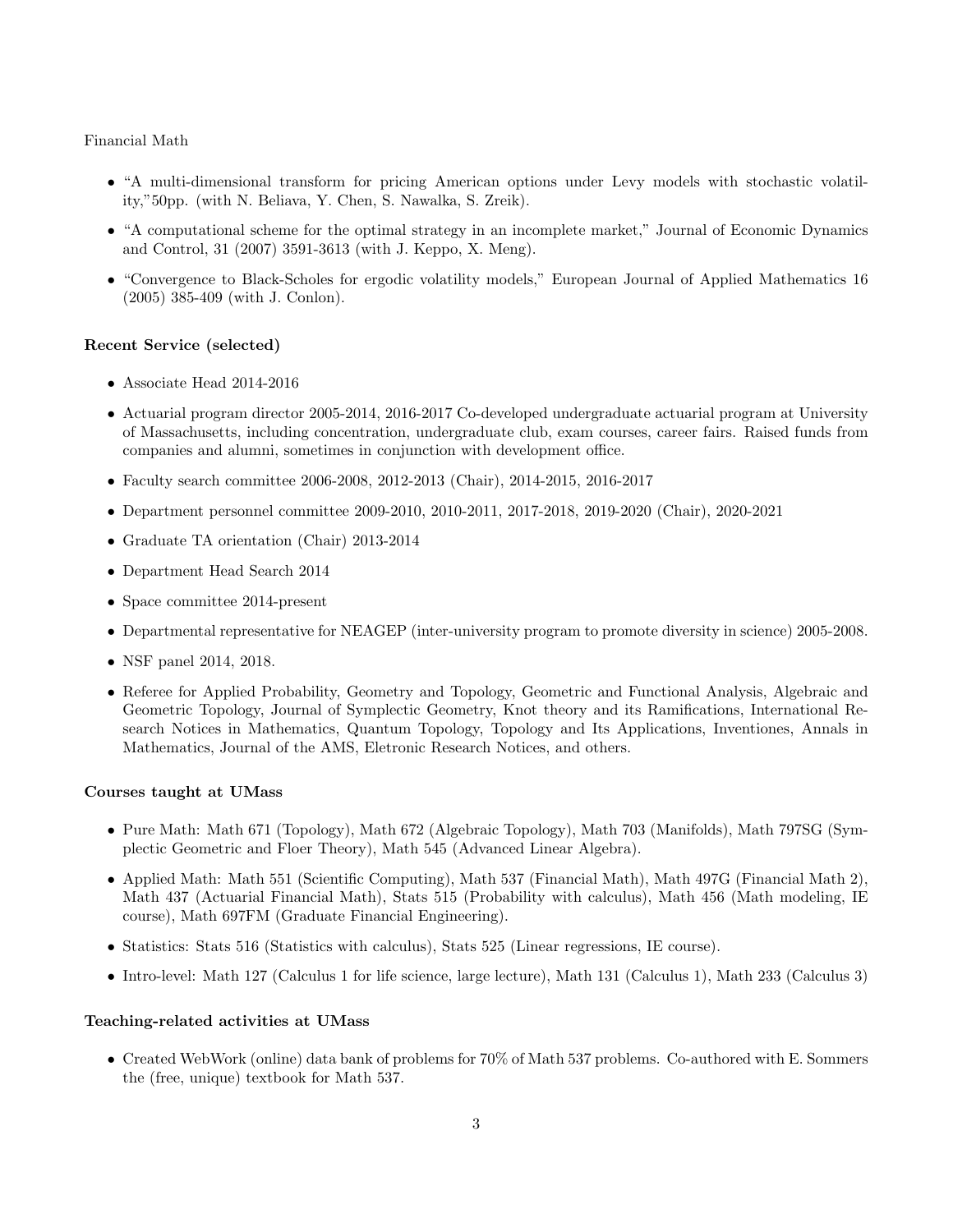- Created and taught new undergraduate actuarial course Math 437 (formerly 497FM) which is now offered every year. Studied and passed the Actuarial FM Exam to do this
- Developed new actuarial math concentration in conjunction with various Undergraduate Program Directors. Director of Actuarial program for over 10 years since its inception in 2005. Founding Faculty Mentor for actuarial student club.
- Course Chair for the following multi-section classes: Math 233 (Fall 2007), part of Math 127 (Fall 2015), Stats 515 (Fall 2017).
- Learned Matlab for Math 551 and R for Stats 525.
- Directed frequent graduate reading classes in symplectic geometry, low-dimensional topology, and finance. This includes my PhD students and about 10 other students, while at UMass.
- Created and taught two grad courses (797SG, 697FM).
- Responsible for course content shift of first-year topology to include algebraic topology.

#### Mentoring at UMass

- PhD students: Jason McGibbon (2011), Sami Zreik (ABD 2012), Mark Lowell (2017), Oskar Bzoma (current), Yasim Karacan (current).
- REU students: Susan Saw (summer 2005), Peter Salemi (summer 2008), Alicia Harper (summer 2011), Shuang Xu (summer 2014).
- Undergraduate Honors Thesis: Jamie Leehy (2005-2006), Shuang Xu (2014-2015), Cafei Fan (2020-2021).
- Postdoctoral Fellows: Hao Wu (2004-2007, now Associate Professor at George Washington University), Yakov Savelyev (2007-2010, now Associate Professor at University of Colima, Mexico).

#### Synergistic Activities

- "UMass Geometry and Topology Seminar" founder and organizer/co-organizer, Fall 05 present (except 3 semesters when not on campus, and first year of pandemic).
- Co-organized: AMS Eastern Section Meeting, Special Session in Symplectic Topology, 4/06; AIM (American Institute of Mathematics) Conference in Symplectic Topology, 9/07; Banff Conference in Low-Dimensional Topology 3/14; Georgia Topology Conference 5/16; Contact Geometry Workshop at CIRGET Montreal, 11/18.
- Expository seminars for high school, undergraduate and graduate students (past). Co-organizer of math fair at local highs with underrepresented minorities (current).
- Founder and co-organizer of a twice-a-semester outreach seminar to Holyoke Community College 2013-2018.
- Organized and co-organized various other formal and informal research-level seminars, Fall 00 Fall 01, Summer 02 - Fall 03, Fall 04-Spring 05.

# Talks

Dynamical Systems Seminar, Boston University, 1/99

Topology/Geometry Seminar, UC Davis, 1/99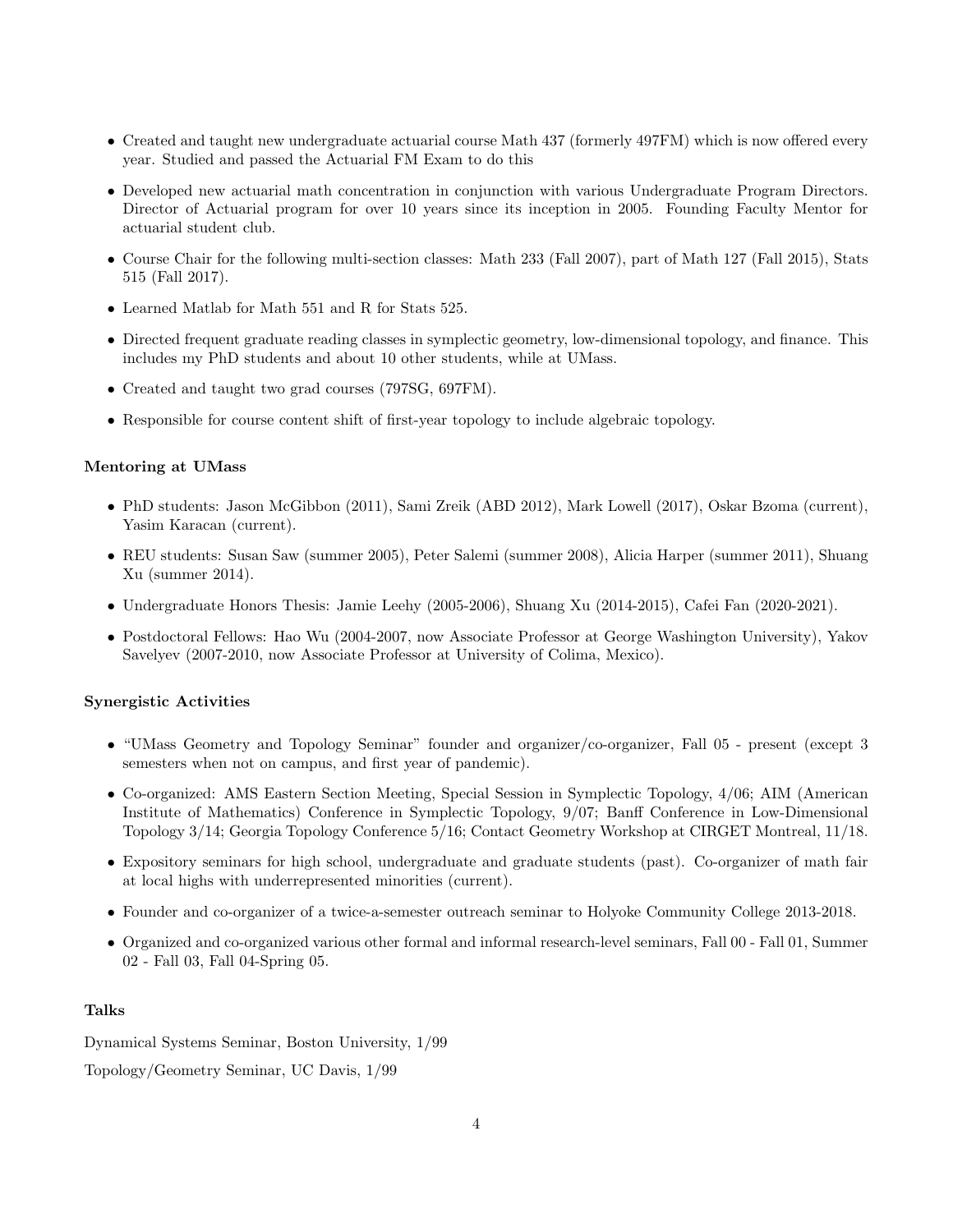Topology/Geometry Seminar, UC Irvine, 1/99 Thesis Defense, Stanford University, 8/99 IAS Members Seminar, IAS, 11/99 Symplectic Topology Conference, ETH Zurich, 12/99 Topology/Geometry Seminar, University of Pennsylvania, 3/00 Topology/Geometry Seminar, University of Basel, Switzerland, 7/00 Symplectic Geometry Seminar, ETH Zurich, 7/00 Topology Seminar, University of Michigan, 10/00 Topology Seminar, Michigan State University, 10/00 Symplectic Geometry Seminar, University of Michigan, 4/01 Topology/Geometry Seminar, CRM, Montreal, 5/01 AMS Midwestern Sectional Meeting, Special Session in Financial Math, 3/02 Geometry Seminar, University of Michigan, 3/02 Geometry Seminar, Brown University, 4/02 Geometry Seminar, University of Michigan, 10/02 Bay Area Topology Seminar, UC Berkeley, 10/02 Topology Seminar, Wayne State University, 10/02 Topology/Geometry Seminar, University of Wisconsin, 12/02 Differential Geometry Seminar, MIT, 12/02 Financial Math Seminar, University of Michigan, 1/03 Colloquium, University of Rochester, 1/03 Financial Math Seminar, UC Davis, 1or2/03 Colloquium, UC Davis, 1or2/03 Colloquium, University of Massachussetts, 2/03 Colloquium, NC State, 2/03 Colloquium, Florida State, 2/03 FSU-UF Topology Conference, Florida State, 2/03 Colloquium, University of Waterloo, 2/03 AMS Eastern Sectional Meeting, Special Session in Symplectic Geometry, 4/03 Topology Seminar, Johns Hopkins, 9/03 Geometry Seminar, MSRI, 10/03 Postdoc Seminar, MSRI, 10/03 Symplectic Geometry Seminar, UC Berkeley, 11/03 Banff "Hot Topics" Workshop, BIRS, 11/03 Symplectic Geometry Seminar, Stanford University, 1/04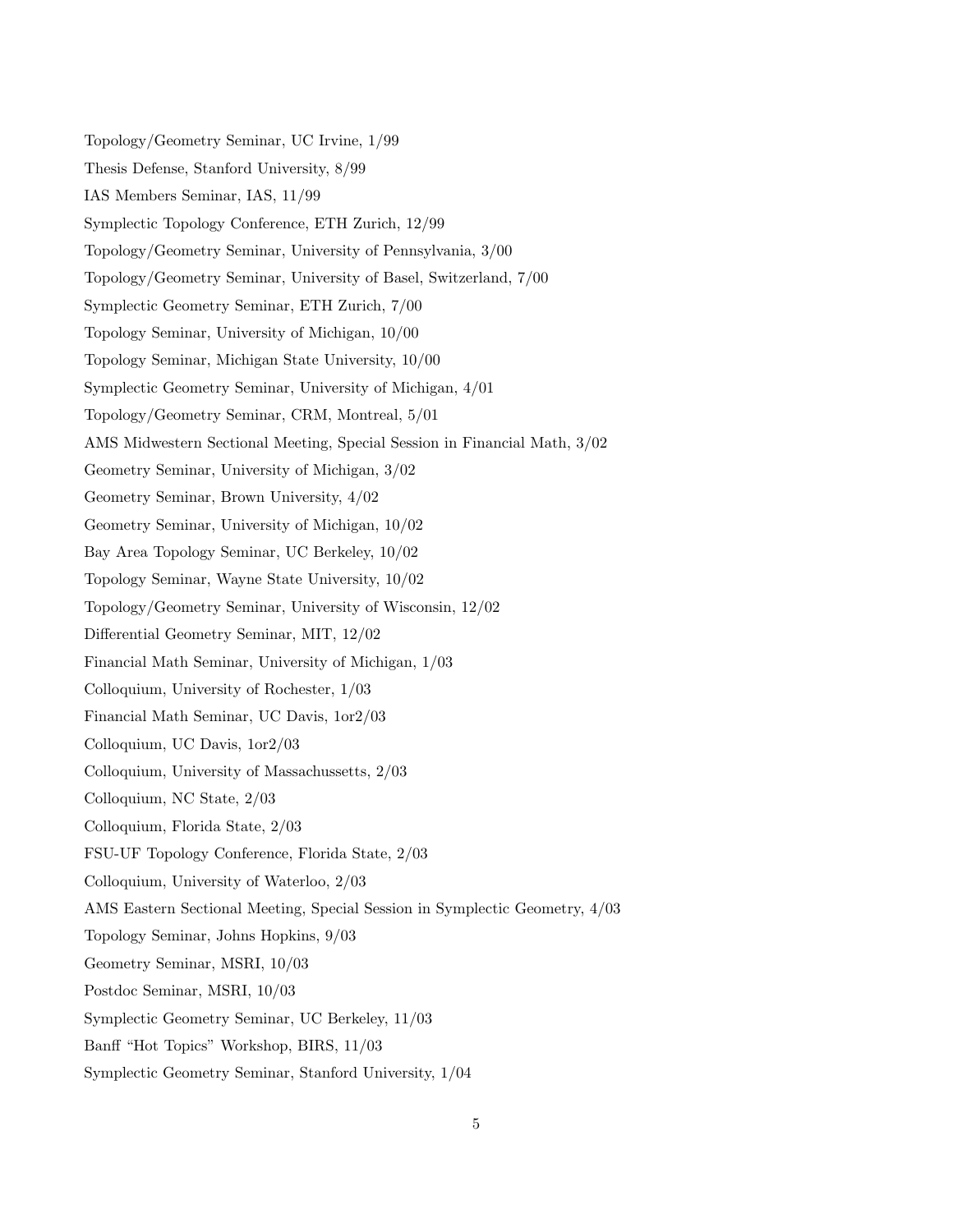AMS Western Sectional Meeting, Special Session in Symplectic Geometry, 4/04 Colloquium, University of Massachusetts, 10/05 Tri-college Contact Topology Seminar, Bryn Mawr, 12/05 Geometry Seminar, University of Connecticut, 4/06 Conference, CUNY Graduate Center, 4/06 Colloquium, University of Western Ontario, 11/06 Differential Geometry Seminar, MIT, 11/06 Geometry Conference, Lehigh, 3/07 Postnikov Memorial Topology Conference, Polish Institute of Mathematics, Bedlewo, Poland, 6/07. AMS Special Session in Symplectic Geometry, Worcester, MA, 4/08 Quantum Field Theory Conference, Berkeley, 1/09 Knot Theory Conference (plenary speaker), George Washington University 1/09 Geometry Conference, Simons Center, 5/11 Geometry and Topology Seminar, Stony Brook, 9/11 AMS Special Session in Symplectic Geometry, Cornell, 9/11 Topology Seminar, MIT, 10/11 Topology Conference, University of Georgia, 5/12 Topology and Dynamics Conference, Central Connecticut State University, 4/13 Contact Geometry Conference, Royal Academy of Sciences, Brussels, 8/13 Quantum Seminar, Institute of Basic Sciences, Pohang, Korea, 6/14 Colloquium, Institute of Basic Sciences, Pohang, Korea, 6/14 Topology Seminar, Stony Brook, 8/15 Topology Seminar, MIT, 10/15 Seminar, Mittag-Leffler Institute, Sweden, 10/15 Colloquium, Ball State University, Indiana, 3/16 Topology Seminar, Princeton University, 3/16 Geometry and Topology Seminar, Boston College, 2/17 Symplectic Geometry Seminar, University of Montreal, 7/17 Symplectic Geometric Conference (6 hours of talks), International Center for Theoretical Science in Bangalore, India, 12/17 Symplectic Geometry Seminar, University of Montreal, 8/18 Symplectic Geometry Seminar, University of Quebec at Montreal, 9/18 Symplectic Geometry and Representation Theory Conference, Centre de Recherches Mathematiques, Montreal, 6/19 Topology Seminar, MIT, 10/19

Western Hemisphere Symplectic Geometry Seminar, Online, 4/20